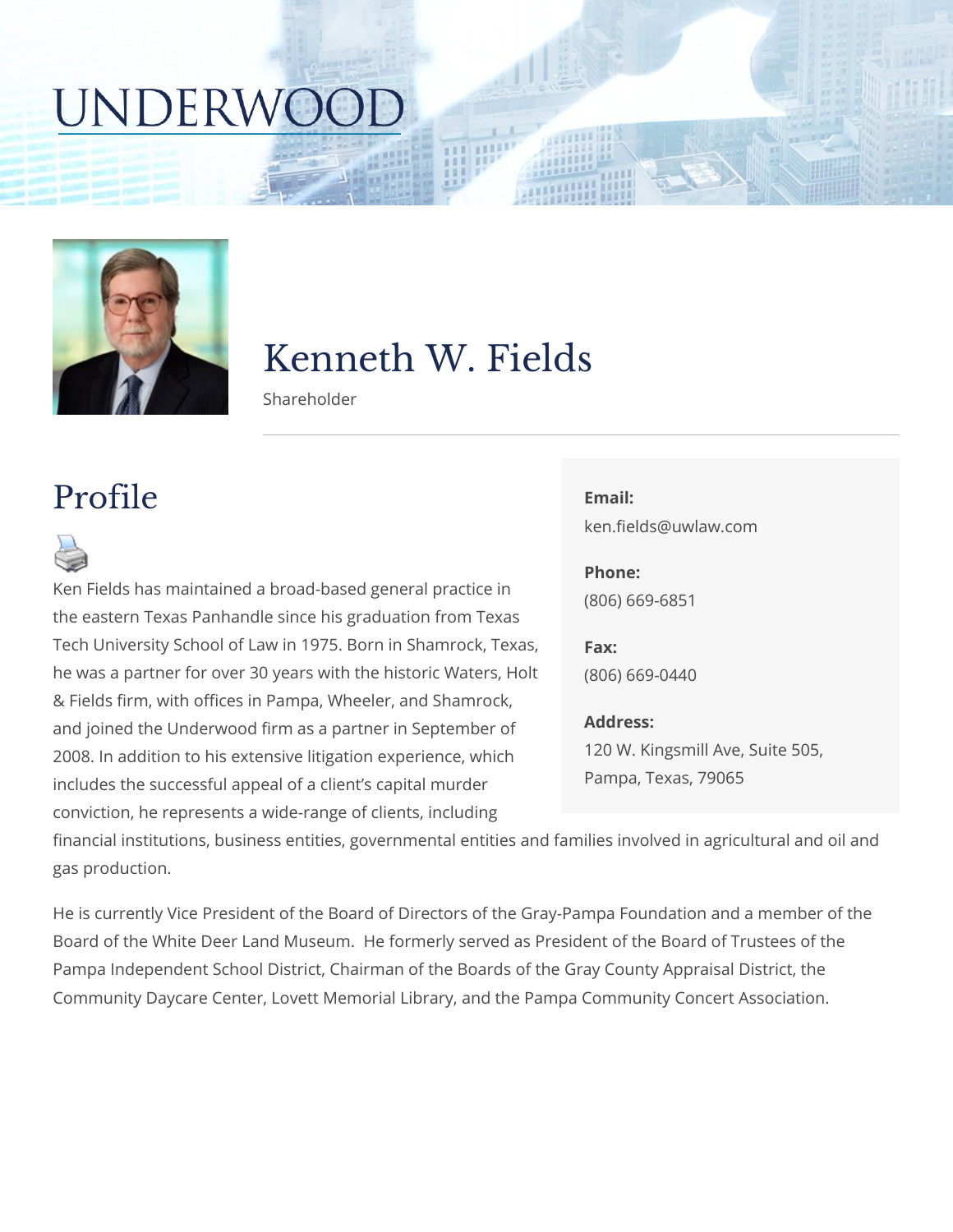In May of 2006, he made his third trip to Papua, New Guinea where he partic of the World War II B-17 Flying Fortress bomber from the Agiambo Swamp. T the Pacific Aviation Museum on Ford Island, Oahu. His most recent article o published in the July/August 2016 issue of WARBIRD DIGEST.

He holds a private pilot's license, is a PADI Certified open water diver, and Red River War with the Frontier Regiment of the High Plains. He raises Pure held by his family for more than 112 years.

### Practice Areas

- Business and Corporate
- Estate Planning and Probate
- Family
- Banking
- Litigation
- Oil, Gas, and Mineral
- Public Education
- Real Estate
- **Bankruptcy and Creditors Rights**

#### Bar/Court Admissions

- [State Bar of](https://www.texasbar.com/), 11975s
- [U.S. District Court, Northern](http://www.txnd.uscourts.gov/) District of Texas
- [U.S. Supreme](https://www.supremecourt.gov/) Court

#### Education

- [Texas Tech University S](http://www.law.ttu.edu/)chool of Law  $^{\circ}$  J.D., 1975
- [Texas Tech Un](http://www.ttu.edu/)iversity  $^{\circ}$  B. A., 1972
	- Delta Tau Delta Fraternity

### Affiliations

- [Gray-Pampa Fou](http://www.nonprofitfacts.com/TX/Gray-Pampa-Foundation-Inc.html)n WackeonPresident
- Boy Scouts of America, Eagle Scout
- [Texas Bar Fou](http://txbf.org/)ndateofiellow
- Confederate Air Force, Life Member; CAF General Staff 1995-2000
- [American Combat Airman](http://www.preddy-foundation.org/memorials/american-combat-airman-hall-of-fame/) H&IAFo,f <del>CanFo</del>under